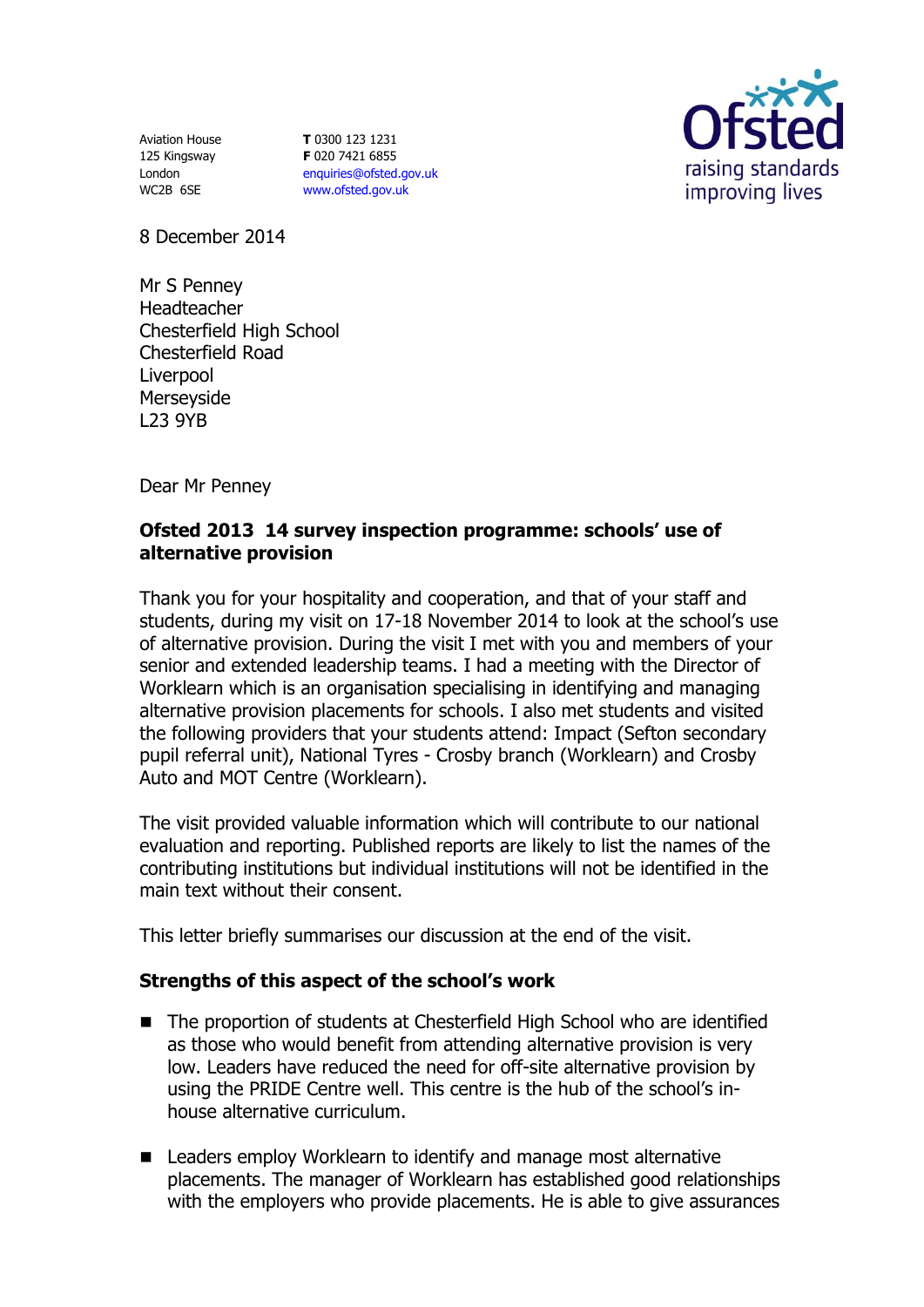to the school, supported by his records of visits, that health and safety requirements are met to a sufficiently high standard. Visits to two of the Worklearn placements confirmed that the health and safety of students taking part in alternative provision is taken seriously.

- Leaders also make effective use of their links with the local authority by using Impact as alternative provision for students who are in need of intensive and specialist support. Impact is a local authority pupil referral unit which provides regulated alternative provision. Impact has high standards in terms of both the health and safety and safeguarding of students. Excellent monitoring and reporting systems between the school and Impact ensure that school leaders can be confident that students placed at Impact are safe and well cared for.
- The school has put in place a robust procedure to match the specific needs of students at risk of underachieving to an appropriate alternative provision. Consequently, leaders are able to give very careful consideration to the personal needs of each student. The school's own data show that this measured approach is successful in supporting students with the next steps in their education or career.
- Students who participate in off-site alternative provision recognise that they miss lessons while they are out of school. Individual learning plans minimise the impact of attendance at alternative provision on students' progress in core subjects. Each student has an individual plan, including catch-up lessons in the PRIDE Centre, individual tuition and specialist support during form time. All of the students I spoke to said that they are able to keep up with their peers in English, mathematics and science lessons. The school's own data show that the large majority of students who attend alternative provision accelerate their progress and achieve at a higher level than was expected of them prior to taking part. For example, of the 14 Year 11 students who took part in alternative provision last year, all of them are in employment, education or training and many gained mathematics and or English qualifications at an appropriate level. These are admirable outcomes for this group of students.
- All of the provisions I visited provided suitable accommodation in relation to the type of working environment and purpose of the placement. In the vocational placements visited, students were observed gaining valuable hands-on experience in real life work settings. The students I spoke to said that this experience helped them with their learning back in school because they now see a purpose for their mathematics and English lessons. The same students said that being out of school and active helped them concentrate more and also improved their behaviour back in school. Leaders' analysis of behaviour records support this view on improved behaviour.
- All of the providers I spoke to felt that they were supported well by the school. Where students are placed by Worklearn, contact with the director of Worklearn is daily although visits by the school are infrequent and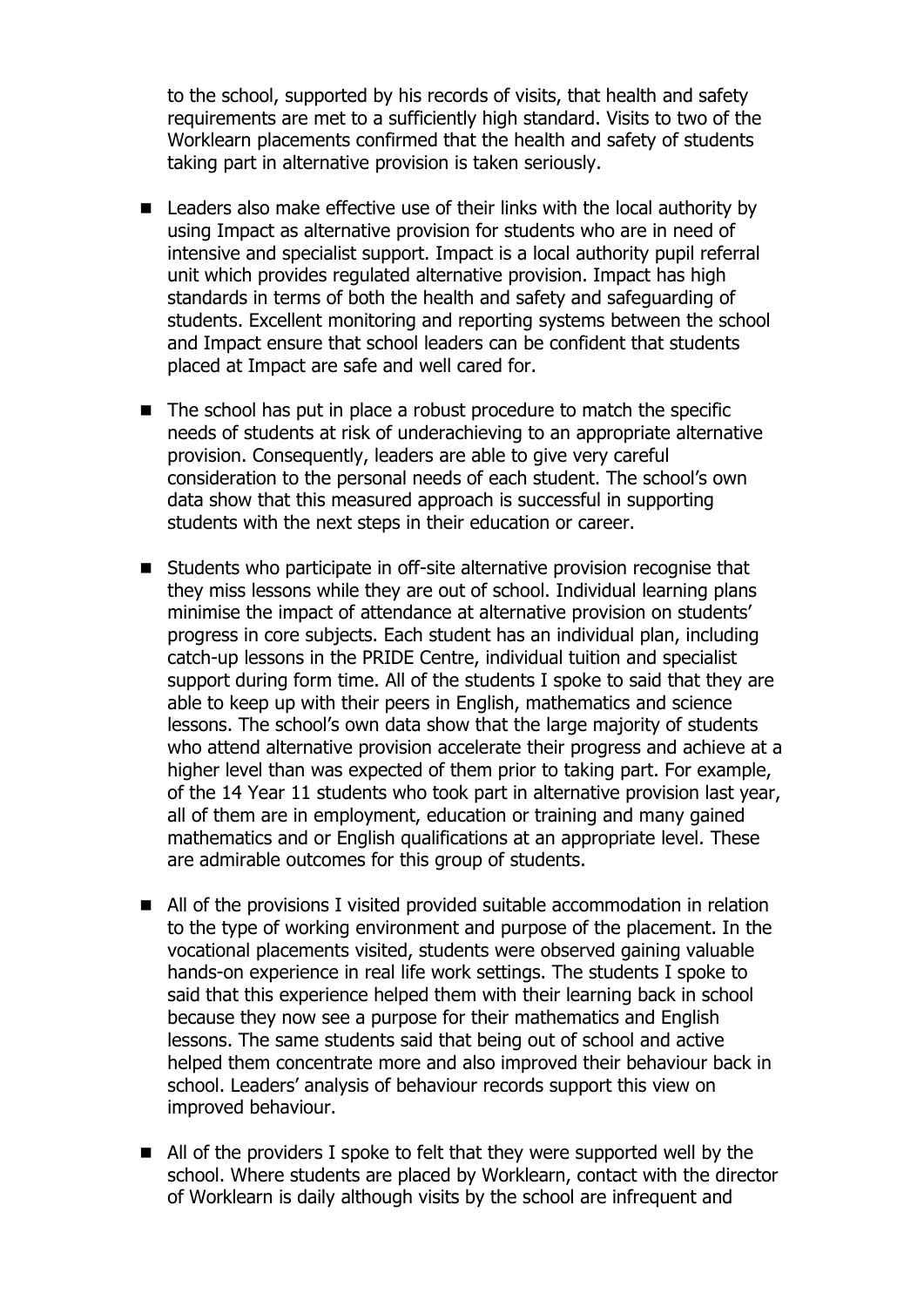irregular. Visits by the school to Impact are regular and planned to coincide with six-weekly progress monitoring meetings. However, all providers said that they had the contact details of a school leader responsible for safeguarding, that they were confident they could contact the school at any time and that school kept them informed of any potential issues with students.

- The quality of the information and training given to the providers and the extent to which this supports them in supporting the students varies considerably. Providers identified through Impact receive detailed and appropriate information about individuals' additional learning needs. These providers also receive additional training on child protection procedures so that they can ensure their own practices complement those of Impact. Other providers used by the school do not receive appropriately detailed information about the students placed with them because such records are not made available to Worklearn. Although each employer is given a copy of the school's child protection policy, leaders do not check that employers understand it nor do they ensure employers are aware of other relevant school policies.
- Leaders have frequent contact with both Worklearn and Impact. Consequently, they are made aware quickly of any issues relating to the placement of a student and can and do act swiftly to resolve the matter effectively. However, school leaders rely too much on the information provided by Impact and Worklearn to form their judgements on the quality of alternative provision. Leaders do not systematically check the provision for themselves and are therefore not in a position to give an accurate and independent view of quality.
- All of the students I spoke to felt that attendance at alternative provision is helping them maintain their place at school. All of the students felt that they are now better able to concentrate in lessons and that their behaviour overall has improved since attending alternative provision. Students felt that they have learned new skills on their placement and most said they wanted a career in an area similar to that they were currently working in. Approximately half of those I spoke to felt that they would benefit from an increased choice of types of placements available. My observations during the visit would concur that students who attend alternative provision are well motivated to succeed in school.

## **Areas for improvement, which we discussed, include:**

- $\blacksquare$  ensuring that the good practice of sharing appropriate information with some providers is applied consistently well across all providers
- putting in place a robust system to monitor the safeguarding of students placed in unregulated settings, for example by introducing a thorough service level agreement for all placements and an appropriate risk assessment tailored to each setting and delivering appropriate training for providers on the school's expectations and procedures related to child protection